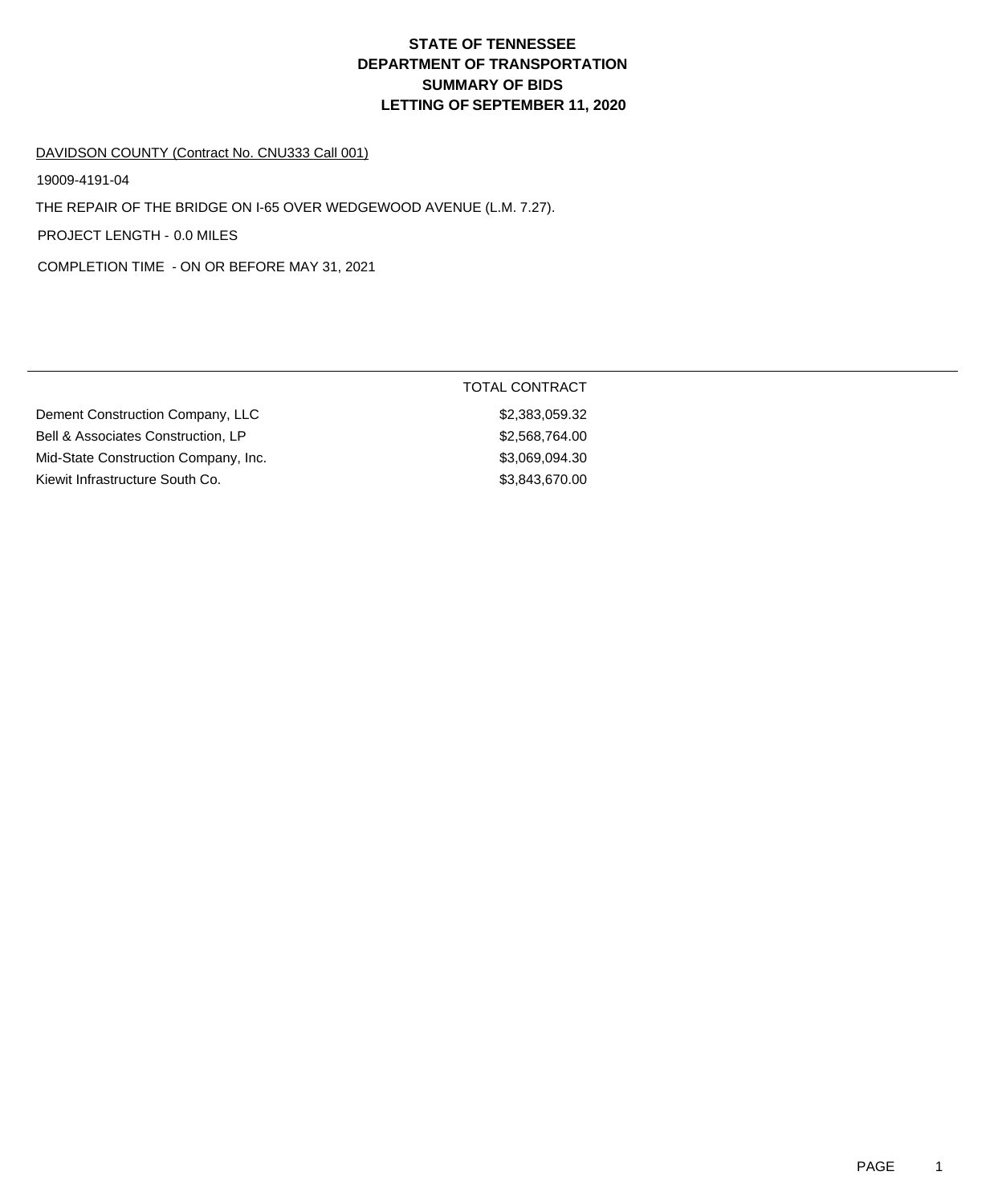**CONTRACT CNU333**

EXTENSION UNIT PRICE

#### **BRIDGE CATEGORY**

### **307-03.08 ASPHALT CONCRETE MIX (PG76-22) (BPMB-HM) GRADING B-M2**

|        |                                                                                | 553,000 TON    |                |              |
|--------|--------------------------------------------------------------------------------|----------------|----------------|--------------|
|        | Dement Construction Company, LLC                                               |                | \$150.0000     | \$82,950.00  |
|        | Bell & Associates Construction, LP                                             |                | \$175.0000     | \$96,775.00  |
|        | Mid-State Construction Company, Inc.                                           |                | \$165.7000     | \$91,632.10  |
|        | Kiewit Infrastructure South Co.                                                |                | \$275.0000     | \$152,075.00 |
| 403-01 | BITUMINOUS MATERIAL FOR TACK COAT (TC)                                         |                |                |              |
|        |                                                                                | 3.000 TON      |                |              |
|        | Dement Construction Company, LLC                                               |                | \$1,000.0000   | \$3,000.00   |
|        | Bell & Associates Construction, LP                                             |                | \$1,100.0000   | \$3,300.00   |
|        | Mid-State Construction Company, Inc.                                           |                | \$1,090.1000   | \$3,270.30   |
|        | Kiewit Infrastructure South Co.                                                |                | \$1,500.0000   | \$4,500.00   |
|        | 411-03.10 ACS MIX(PG76-22) GRADING D                                           |                |                |              |
|        |                                                                                | 164,000 TON    |                |              |
|        | Dement Construction Company, LLC                                               |                | \$225.0000     | \$36,900.00  |
|        | Bell & Associates Construction, LP                                             |                | \$250.0000     | \$41,000.00  |
|        | Mid-State Construction Company, Inc.                                           |                | \$327.0300     | \$53,632.92  |
|        | Kiewit Infrastructure South Co.                                                |                | \$615.0000     | \$100,860.00 |
|        | 415-01.02 COLD PLANING BITUMINOUS PAVEMENT                                     |                |                |              |
|        |                                                                                | 602.000 S.Y.   |                |              |
|        | Dement Construction Company, LLC                                               |                | \$30.0000      | \$18,060.00  |
|        | Bell & Associates Construction, LP                                             |                | \$30.0000      | \$18,060.00  |
|        | Mid-State Construction Company, Inc.                                           |                | \$28.3400      | \$17,060.68  |
|        | Kiewit Infrastructure South Co.                                                |                | \$37.5000      | \$22,575.00  |
|        | 603-02.01 REPAINTING EXISTING STEEL STRUCTURES (END BEARINGS AT ABUT. 1 AND 2) |                |                |              |
|        |                                                                                | 1.000 LS       |                |              |
|        | Dement Construction Company, LLC                                               |                | \$107,000.0000 | \$107,000.00 |
|        | Bell & Associates Construction, LP                                             |                | \$10,000.0000  | \$10,000.00  |
|        | Mid-State Construction Company, Inc.                                           |                | \$20,000.0000  | \$20,000.00  |
|        | Kiewit Infrastructure South Co.                                                |                | \$15,000.0000  | \$15,000.00  |
|        | 603-02.20 SPOT PAINTING EXISTING STEEL STRUCTURES                              |                |                |              |
|        | 1,528.000 S.F.                                                                 |                |                |              |
|        | Dement Construction Company, LLC                                               |                | \$25.0000      | \$38,200.00  |
|        | Bell & Associates Construction, LP                                             |                | \$10.0000      | \$15,280.00  |
|        | Mid-State Construction Company, Inc.                                           |                | \$9.8100       | \$14,989.68  |
|        | Kiewit Infrastructure South Co.                                                |                | \$15.0000      | \$22,920.00  |
|        | 604-02.03 EPOXY COATED REINFORCING STEEL                                       |                |                |              |
|        |                                                                                | 46,916.000 LB. |                |              |
|        | Dement Construction Company, LLC                                               |                | \$1.5200       | \$71,312.32  |
|        | Bell & Associates Construction, LP                                             |                | \$4.0000       | \$187,664.00 |
|        | Mid-State Construction Company, Inc.                                           |                | \$6.0000       | \$281,496.00 |
|        | Kiewit Infrastructure South Co.                                                |                | \$6.0000       | \$281,496.00 |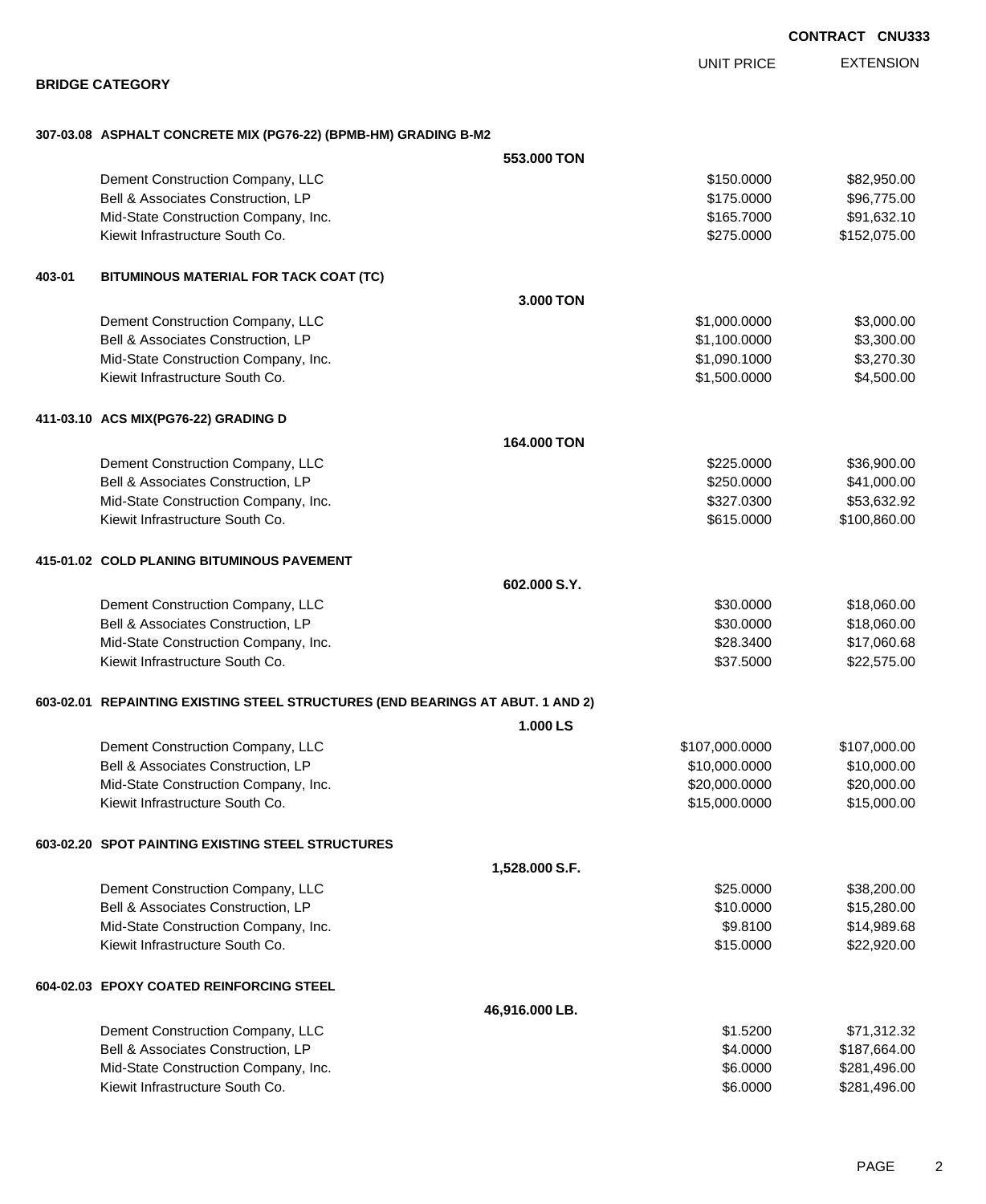|                                                        |                |                   | <b>CONTRACT CNU333</b> |
|--------------------------------------------------------|----------------|-------------------|------------------------|
|                                                        |                | <b>UNIT PRICE</b> | <b>EXTENSION</b>       |
| 604-04.02 APPLIED TEXTURE FINISH (EXISTING STRUCTURES) |                |                   |                        |
|                                                        | 644.000 S.Y.   |                   |                        |
| Dement Construction Company, LLC                       |                | \$18.0000         | \$11,592.00            |
| Bell & Associates Construction, LP                     |                | \$17.0000         | \$10,948.00            |
| Mid-State Construction Company, Inc.                   |                | \$17.4400         | \$11,231.36            |
| Kiewit Infrastructure South Co.                        |                | \$22.5000         | \$14,490.00            |
| 604-10.05 CONCRETE                                     |                |                   |                        |
|                                                        | 20.000 S.F.    |                   |                        |
| Dement Construction Company, LLC                       |                | \$200.0000        | \$4,000.00             |
| Bell & Associates Construction, LP                     |                | \$90.0000         | \$1,800.00             |
| Mid-State Construction Company, Inc.                   |                | \$476.7500        | \$9,535.00             |
| Kiewit Infrastructure South Co.                        |                | \$200.0000        | \$4,000.00             |
| 604-10.14 REMOVE EXISTING WEARING SURFACE              |                |                   |                        |
|                                                        | 1.000 LS       |                   |                        |
| Dement Construction Company, LLC                       |                | \$328,050.0000    | \$328,050.00           |
| Bell & Associates Construction, LP                     |                | \$100,000.0000    | \$100,000.00           |
| Mid-State Construction Company, Inc.                   |                | \$135,142.3500    | \$135,142.35           |
| Kiewit Infrastructure South Co.                        |                | \$125,000.0000    | \$125,000.00           |
| 604-10.30 BRIDGE DECK REPAIRS (FULL DEPTH OF SLAB)     |                |                   |                        |
|                                                        | 177.000 S.Y.   |                   |                        |
| Dement Construction Company, LLC                       |                | \$500.0000        | \$88,500.00            |
| Bell & Associates Construction, LP                     |                | \$400.0000        | \$70,800.00            |
| Mid-State Construction Company, Inc.                   |                | \$544.3800        | \$96,355.26            |
| Kiewit Infrastructure South Co.                        |                | \$515.0000        | \$91,155.00            |
| 604-10.42 CONCRETE REPAIRS                             |                |                   |                        |
|                                                        | 6,505.000 C.F. |                   |                        |
| Dement Construction Company, LLC                       |                | \$65.0000         | \$422,825.00           |
| Bell & Associates Construction, LP                     |                | \$133.0000        | \$865,165.00           |
| Mid-State Construction Company, Inc.                   |                | \$130.5500        | \$849,227.75           |
| Kiewit Infrastructure South Co.                        |                | \$200.0000        | \$1,301,000.00         |
| 604-10.50 BRIDGE DECK REPAIRS (PARTIAL DEPTH OF SLAB)  |                |                   |                        |
|                                                        | 575,000 S.Y.   |                   |                        |
| Dement Construction Company, LLC                       |                | \$150.0000        | \$86,250.00            |
| Bell & Associates Construction, LP                     |                | \$220.0000        | \$126,500.00           |
| Mid-State Construction Company, Inc.                   |                | \$138.0000        | \$79,350.00            |
| Kiewit Infrastructure South Co.                        |                | \$125.0000        | \$71,875.00            |
| 604-10.54 CONCRETE REPAIRS                             |                |                   |                        |
|                                                        | 50.000 S.F.    |                   |                        |
| Dement Construction Company, LLC                       |                | \$75.0000         | \$3,750.00             |
| Bell & Associates Construction, LP                     |                | \$90.0000         | \$4,500.00             |
| Mid-State Construction Company, Inc.                   |                | \$476.7500        | \$23,837.50            |
| Kiewit Infrastructure South Co.                        |                | \$100.0000        | \$5,000.00             |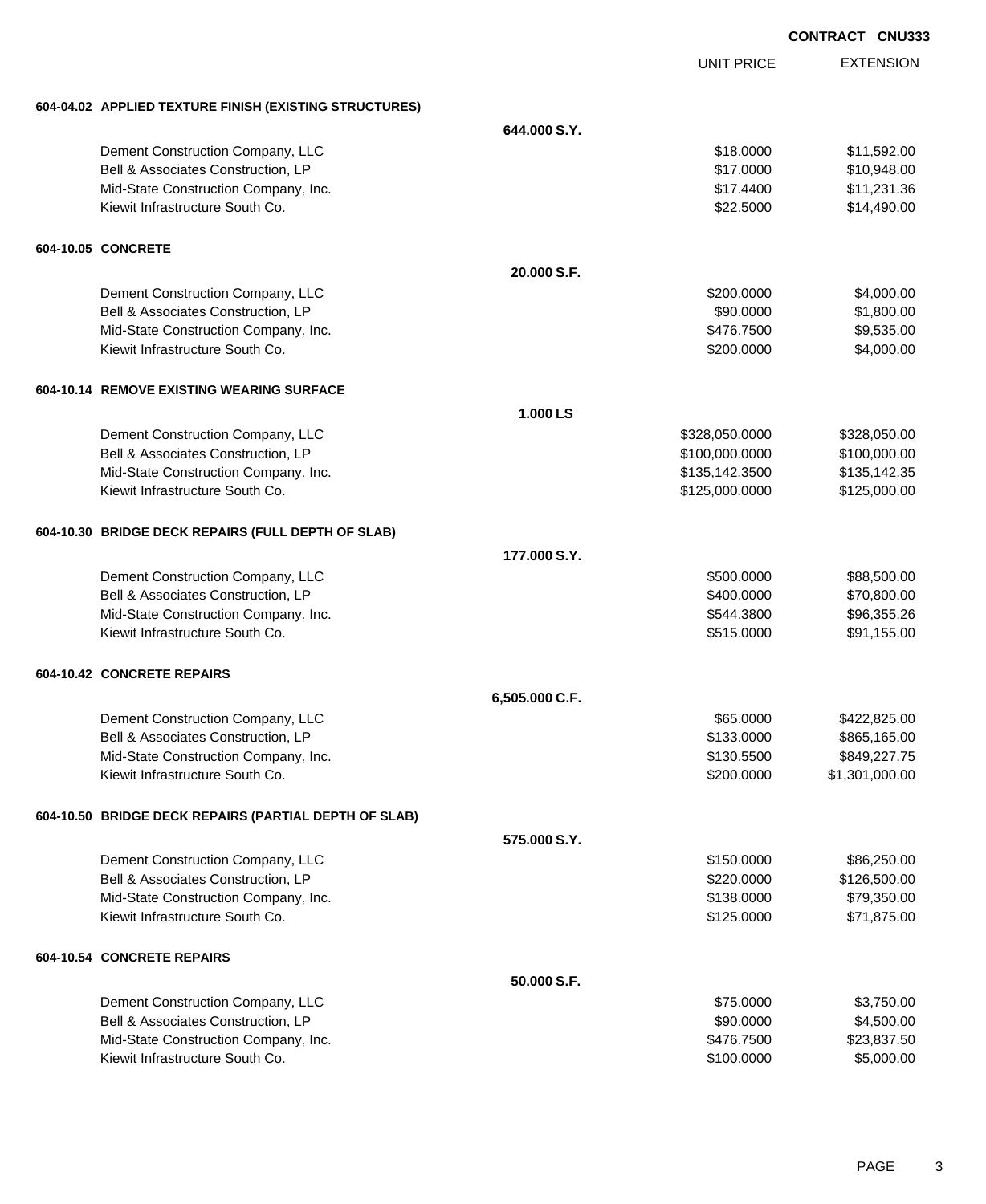| <b>CONTRACT CNU333</b> |  |
|------------------------|--|
|                        |  |

UNIT PRICE

EXTENSION

|        | 604-12.15 DRILL & GROUT STEEL BARS                       |                    |                |              |
|--------|----------------------------------------------------------|--------------------|----------------|--------------|
|        |                                                          | 812.000 EACH       |                |              |
|        | Dement Construction Company, LLC                         |                    | \$15.0000      | \$12,180.00  |
|        | Bell & Associates Construction, LP                       |                    | \$50.0000      | \$40,600.00  |
|        | Mid-State Construction Company, Inc.                     |                    | \$79.4800      | \$64,537.76  |
|        | Kiewit Infrastructure South Co.                          |                    | \$25.0000      | \$20,300.00  |
|        | 705-20.25 TEMPORARY CRASH CUSHION (MASH TL-3)            |                    |                |              |
|        |                                                          | <b>2.000 EACH</b>  |                |              |
|        | Dement Construction Company, LLC                         |                    | \$6,500.0000   | \$13,000.00  |
|        | Bell & Associates Construction, LP                       |                    | \$7,000.0000   | \$14,000.00  |
|        | Mid-State Construction Company, Inc.                     |                    | \$7,085.6500   | \$14,171.30  |
|        | Kiewit Infrastructure South Co.                          |                    | \$9,500.0000   | \$19,000.00  |
|        | 711-02.06 REINFORCED CONCRETE MEDIAN BARRIER (STD-1-3SS) |                    |                |              |
|        |                                                          | 182.000 L.F.       |                |              |
|        | Dement Construction Company, LLC                         |                    | \$150.0000     | \$27,300.00  |
|        | Bell & Associates Construction, LP                       |                    | \$200.0000     | \$36,400.00  |
|        | Mid-State Construction Company, Inc.                     |                    | \$280.5600     | \$51,061.92  |
|        | Kiewit Infrastructure South Co.                          |                    | \$490.0000     | \$89,180.00  |
| 712-01 | <b>TRAFFIC CONTROL</b>                                   |                    |                |              |
|        |                                                          | 1.000 LS           |                |              |
|        | Dement Construction Company, LLC                         |                    | \$400,000.0000 | \$400,000.00 |
|        | Bell & Associates Construction, LP                       |                    | \$245,000.0000 | \$245,000.00 |
|        | Mid-State Construction Company, Inc.                     |                    | \$352,930.8100 | \$352,930.81 |
|        | Kiewit Infrastructure South Co.                          |                    | \$325,000.0000 | \$325,000.00 |
|        | 712-02.02 INTERCONNECTED PORTABLE BARRIER RAIL           |                    |                |              |
|        |                                                          | 800.000 L.F.       |                |              |
|        | Dement Construction Company, LLC                         |                    | \$100.0000     | \$80,000.00  |
|        | Bell & Associates Construction, LP                       |                    | \$50.0000      | \$40,000.00  |
|        | Mid-State Construction Company, Inc.                     |                    | \$78.2400      | \$62,592.00  |
|        | Kiewit Infrastructure South Co.                          |                    | \$42.0000      | \$33,600.00  |
|        | 712-04.01 FLEXIBLE DRUMS (CHANNELIZING)                  |                    |                |              |
|        |                                                          | 523.000 EACH       |                |              |
|        | Dement Construction Company, LLC                         |                    | \$36.5000      | \$19,089.50  |
|        | Bell & Associates Construction, LP                       |                    | \$45.0000      | \$23,535.00  |
|        | Mid-State Construction Company, Inc.                     |                    | \$39.7900      | \$20,810.17  |
|        | Kiewit Infrastructure South Co.                          |                    | \$52.0000      | \$27,196.00  |
|        | 712-04.50 BARRIER RAIL DELINEATOR                        |                    |                |              |
|        |                                                          | <b>27.000 EACH</b> |                |              |
|        | Dement Construction Company, LLC                         |                    | \$13.0000      | \$351.00     |
|        | Bell & Associates Construction, LP                       |                    | \$15.0000      | \$405.00     |
|        | Mid-State Construction Company, Inc.                     |                    | \$14.1700      | \$382.59     |
|        | Kiewit Infrastructure South Co.                          |                    | \$20.0000      | \$540.00     |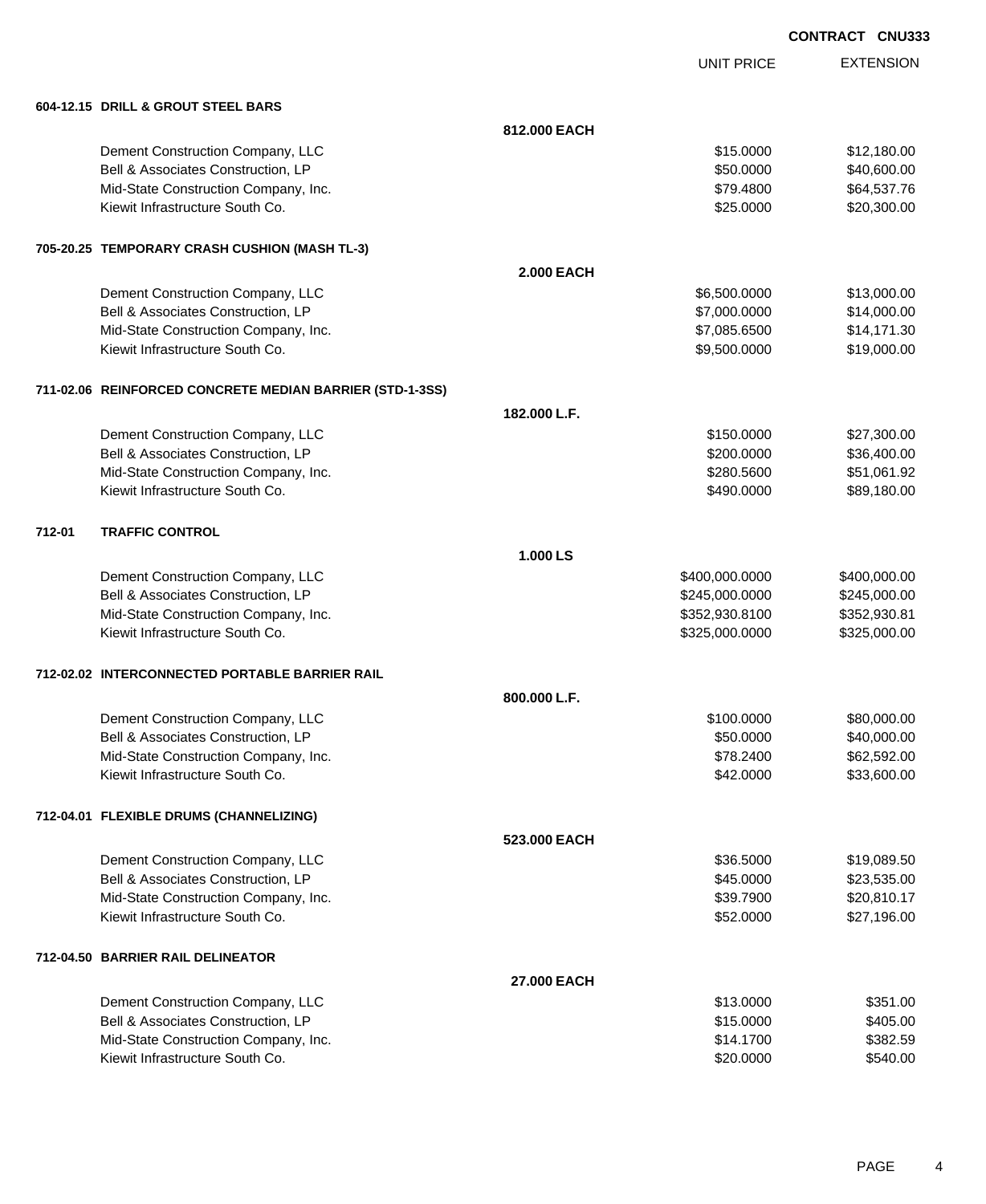EXTENSION UNIT PRICE **712-06 SIGNS (CONSTRUCTION) 7,266.000 S.F.** Dement Construction Company, LLC 661,761.00 Bell & Associates Construction, LP 660.000 \$72,660.00 Mid-State Construction Company, Inc.  $$10.5100$  \$76,365.66 Kiewit Infrastructure South Co. **\$12.5000** \$90,825.00 **712-07.03 TEMPORARY BARRICADES (TYPE III) 408.000 L.F.** Dement Construction Company, LLC 6. The construction Company, LLC 6. The construction Company, LLC Bell & Associates Construction, LP 6,528.00 Mid-State Construction Company, Inc. 6. The Construction Company, Inc. 6. The Construction Company, Inc. 6. The Construction Company, Inc. 6. The Construction Company, Inc. 6. The Construction Company, Inc. 6. The Construc Kiewit Infrastructure South Co. **\$21.0000** \$8,568.00 **712-08.03 ARROW BOARD (TYPE C) 11.000 EACH** Dement Construction Company, LLC **1.1.000.000** \$1,000.0000 \$11,000.000 Bell & Associates Construction, LP 613,200.000 \$13,200.000 \$13,200.000 Mid-State Construction Company, Inc.  $$11,991.10$ Kiewit Infrastructure South Co. **\$1,500.000 \$1,500.000 \$16,500.00 712-08.10 MOBILE MESSAGE SIGN UNIT W/ATTENUATOR 1,008.000 HOUR** Dement Construction Company, LLC **but a set of the set of the set of the set of the set of the set of the set of the set of the set of the set of the set of the set of the set of the set of the set of the set of the set of** Bell & Associates Construction, LP 6. 2008 6.000 \$120,960.00 Mid-State Construction Company, Inc. 6. The Construction Company, Inc. \$107.9200 \$108.783.36 Kiewit Infrastructure South Co. **6. 146.160.00** \$146.160.00 \$146.160.00 **712-09.02 REMOVABLE PAVEMENT MARKING (8" BARRIER LINE) 32,426.000 L.F.** Dement Construction Company, LLC 6 and the state of the state of the state of the state  $$3.2500$  \$105,384.50 Bell & Associates Construction, LP 6.000 \$129,704.00 Mid-State Construction Company, Inc. 6. 2008 105,384.50 Kiewit Infrastructure South Co. \$5.5000 \$178,343.00 **713-16.01 CHANGEABLE MESSAGE SIGN UNIT 19.000 EACH** Dement Construction Company, LLC 6.6300.000 \$119,700.00 Bell & Associates Construction, LP 600000 \$142,500.000 \$142,500.000 Mid-State Construction Company, Inc. 6.687.6300 \$130,484.97 Kiewit Infrastructure South Co. **\$9,500.000 \$180,500.000** \$180,500.000 **716-01.23 SNOWPLOWABLE RAISED PAVEMENT MARKERS (BI-DIR)(2 COLOR) 48.000 EACH** Dement Construction Company, LLC 6 and the state of the state of the state of the state of the state of the state of the state of the state of the state of the state of the state of the state of the state of the state of t Bell & Associates Construction, LP 60.0000 \$2,880.00

Mid-State Construction Company, Inc. 6. The Construction Company, Inc. 6. The Construction Company, Inc. 6. The Construction Company, Inc. 6. The Construction Company, Inc. 6. The Construction Company, Inc. 6. The Construc Kiewit Infrastructure South Co. **69.0000** \$3,312.00

**CONTRACT CNU333**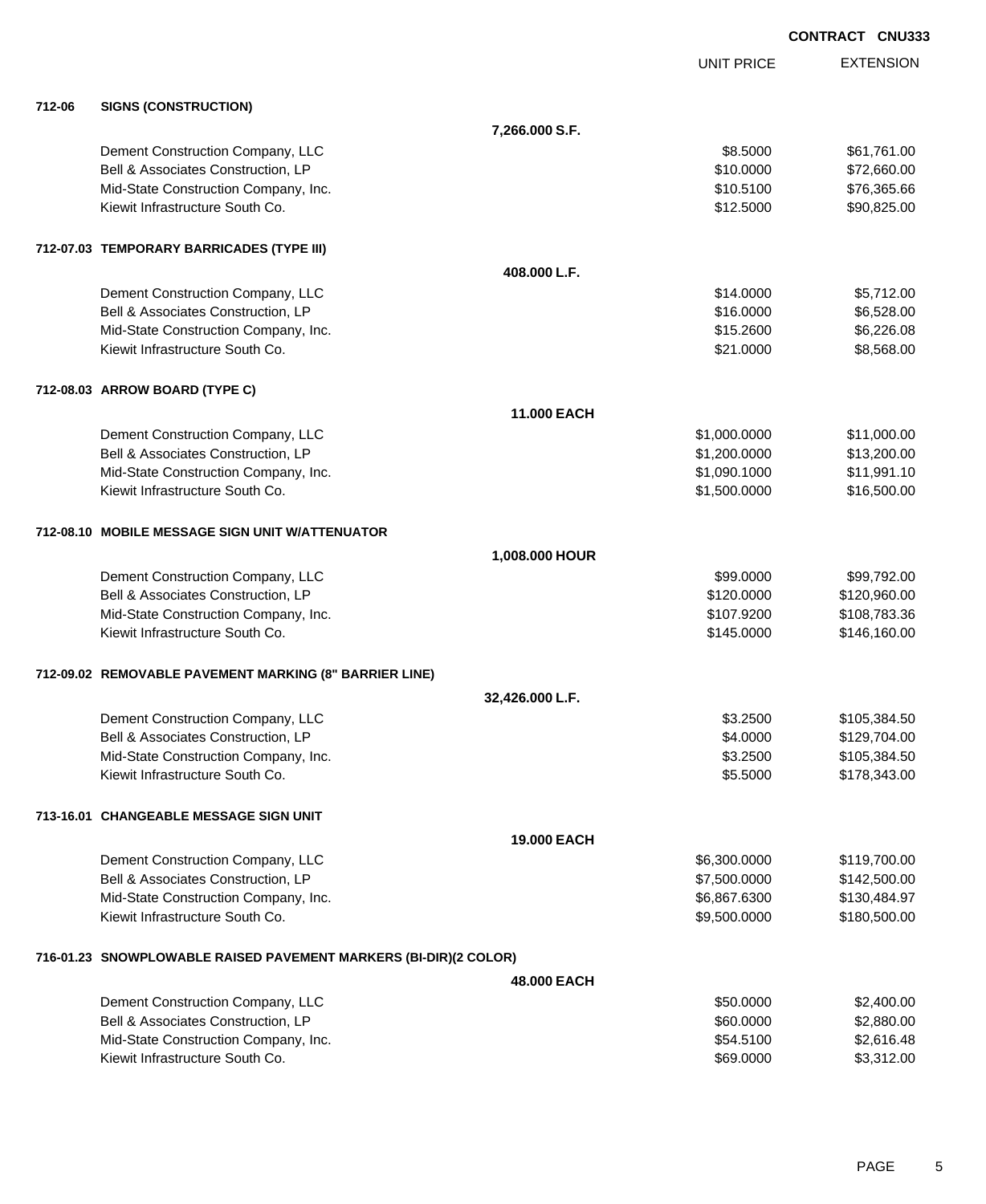## **CONTRACT CNU333**

|                                                          |            | UNIT PRICE     | <b>EXTENSION</b> |
|----------------------------------------------------------|------------|----------------|------------------|
| 716-12.02 ENHANCED FLATLINE THERMO PVMT MRKNG (6IN LINE) |            |                |                  |
|                                                          | 0.400 L.M. |                |                  |
| Dement Construction Company, LLC                         |            | \$7,500.0000   | \$3,000.00       |
| Bell & Associates Construction, LP                       |            | \$9,000.0000   | \$3,600.00       |
| Mid-State Construction Company, Inc.                     |            | \$8,175.7500   | \$3,270.30       |
| Kiewit Infrastructure South Co.                          |            | \$10,500.0000  | \$4,200.00       |
| 717-01<br><b>MOBILIZATION</b>                            |            |                |                  |
|                                                          | 1.000 LS   |                |                  |
| Dement Construction Company, LLC                         |            | \$120,000.0000 | \$120,000.00     |
| Bell & Associates Construction, LP                       |            | \$125,000.0000 | \$125,000.00     |
| Mid-State Construction Company, Inc.                     |            | \$370,724.4000 | \$370,724.40     |
| Kiewit Infrastructure South Co.                          |            | \$488,500,0000 | \$488,500,00     |